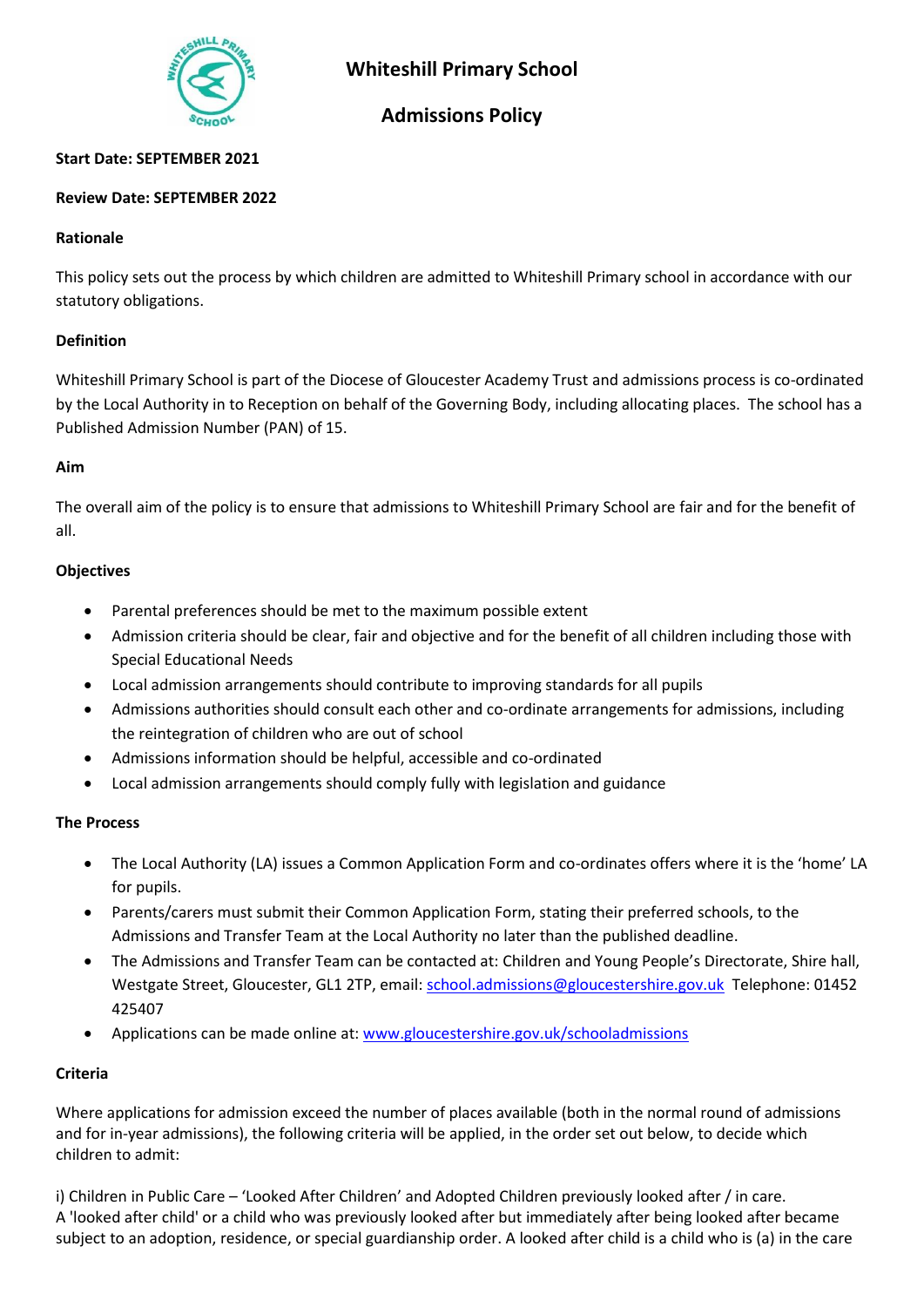of a local authority, or (b) being provided with accommodation by a local authority in the exercise of their social services functions (see the definition in section 22(1) of the Children Act 1989).

ii) Children who will have siblings attending the school at the time the applicant child is admitted. (Sibling refers to brother or sister, half brother or sister, adopted brother or sister, step brother or sister, or the child of the parent/carer's partner). In every case, the child must be living in the same family unit at the same address.)

iii) Children with the strongest geographical claim, measured in a straight line from the ordnance survey point of the child's home address (including flats) to a central point of the school, using the local authority's computerised measuring system, with those living close to the school receiving the higher priority

Where any particular category at points (i) – (ii) above is oversubscribed, criterion (iii) (strongest geographical claim based on straight line distance) will be used to determine which child is offered a place.

In the event of a tie between two or more children when applying criterion (iii) (strongest geographical claim based on straight line distance) where there are not enough places available to offer all children a place at the school, a process of random allocation will be followed by the school as its own Admissions Authority. This will be in the form of a manual process which is overseen by an independent party. Where twins or children from multiple births are part of a random allocation process, they will be considered as one applicant.

## **Children with Special Educational Needs**

Children who have a Statement of Special Educational Needs are placed in schools through the arrangements set out in the SEN Code of Practice and not through any admission criteria. Governing bodies are required by Section 324 of the Education Act 1996 to admit a child with a Statement that names that particular school. Parents of children with Statements of SEN should contact their child's casework officer for any further information. Children who have a Statement of Special Educational Needs naming a school will be allocated a place even if that school is full.

## **Admission of Summer Born Children for Reception Entry in Whiteshill Primary School**

The Governing Body of Whiteshill School acknowledges the updated advice from the department of Education that, parents/carers of "summer born" children (born between 1<sup>st</sup> April and 31<sup>st</sup> August) may request to start the Reception Class of a school a whole academic year later. The Governing Body will make a decision on behalf of Whiteshill School. We follow the Local authority process which states that parents can only apply for a Reception place at a school once and must apply for a place during the standard application process timeline for their chronological year group, stating their reasons for requesting deferred entry to the following year. The Governing Body will decide whether the deferred entry can be approved for the school.

## **Admission to Whiteshill Primary School (Reception Year)**

Within the county of Gloucestershire, children may enter school in the September of the year in which they become five. The actual timing of the child's entry to school is normally decided after school/parent discussions. Parents of children who are considering sending their child to Whiteshill, especially those moving into the area who do not know the school, are invited to contact the Headteacher to arrange a visit.

During the term before a child is admitted, parents are invited to a meeting where they will be able to look around the school, ask questions and meet the Headteacher and Early Years team who will provide information about the important first year at school.

Children due to enter school for the first time in September are invited to a range of transition sessions during the summer term where they will have chance to spend time in school, meeting staff and other children in their cohort. We work closely with Whiteshill Playgroup who also join us during the year at different events and use the playground on a regular basis, so that pupils joining us in September know the school and the staff well. We believe a gradual progression towards full time schooling benefits the children and ensures a smooth transition, however we are aware that it can be difficult for parents who work to have several weeks of part time schooling. Therefore, our pupils attend until mid-day for the first week, then stay for lunch on the 2<sup>nd</sup> week, we then take all pupils in full time. If you feel your child would benefit from a longer transition of part time schooling we will work with parents and gradually increase the time spent in school over the first half term. This is done in consultation with the parents.